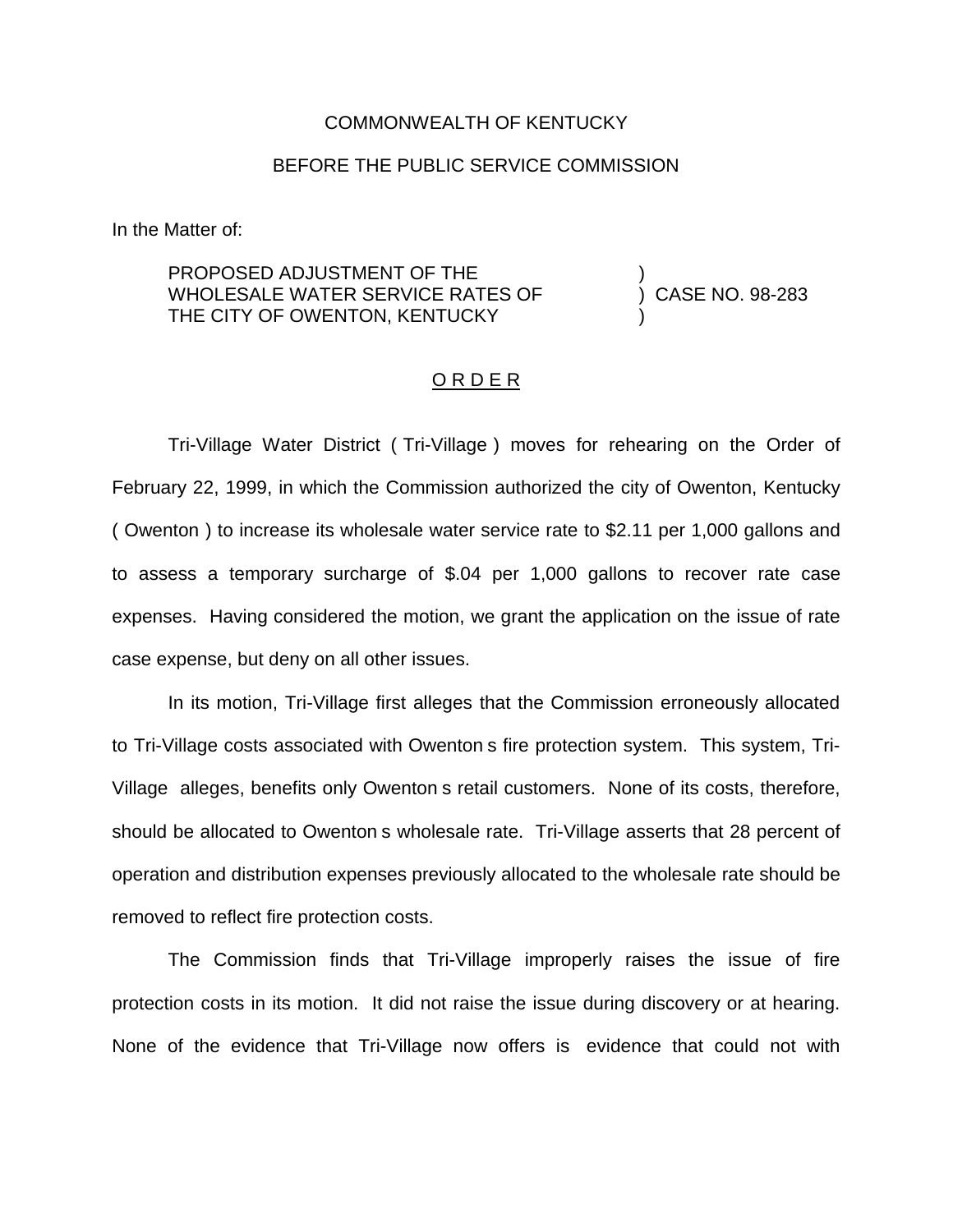reasonable diligence have been offered on the former hearing. KRS 278.400. Having failed to present the issue earlier, Tri-Village may not, therefore, raise the issue now.

Even if Tri-Village had timely raised the issue of fire protection, its evidence fails to support the claim of improper cost allocation. Its evidence consists of an excerpt from the American Water Works Association s Manual M1, Water Rates. This excerpt generally discusses cost allocation methodologies for fire protection service and contains an estimate of the amount of the fire-service cost as a percentage of total revenue for small water utilities in Maine. Tri-Village has not demonstrated how this estimate is relevant to the case at bar; nor has it presented any evidence on the utilities upon which the estimate is based. Without adequate information about the studies upon which the estimate is based, the Commission has no basis to revisit our earlier decision.

We further find no evidence in the record on the issue of fire protection service in general. There is no evidence on Owenton s fire protection services or capabilities. The record is also devoid of any evidence to suggest that operating and maintenance expenses allocated to Tri-Village include amounts that could be allocated to fire protection service.<sup>1</sup>

Tri-Village next argues that the Commission incorrectly calculated a cost allocation factor used to establish Owenton s wholesale rate. It contends that the factor labeled "Tri-Village Inch Mile Ratio" is incorrect because the factor of .6120<sup>2</sup> applies all

The record shows that Owenton operates several fire hydrants. The Commission in its Order of February 22, 1999 allocated all expenses associated with these hydrants to Owenton.

 $2$  128.06 jointly shared inch miles/209.24 total miles = .6120.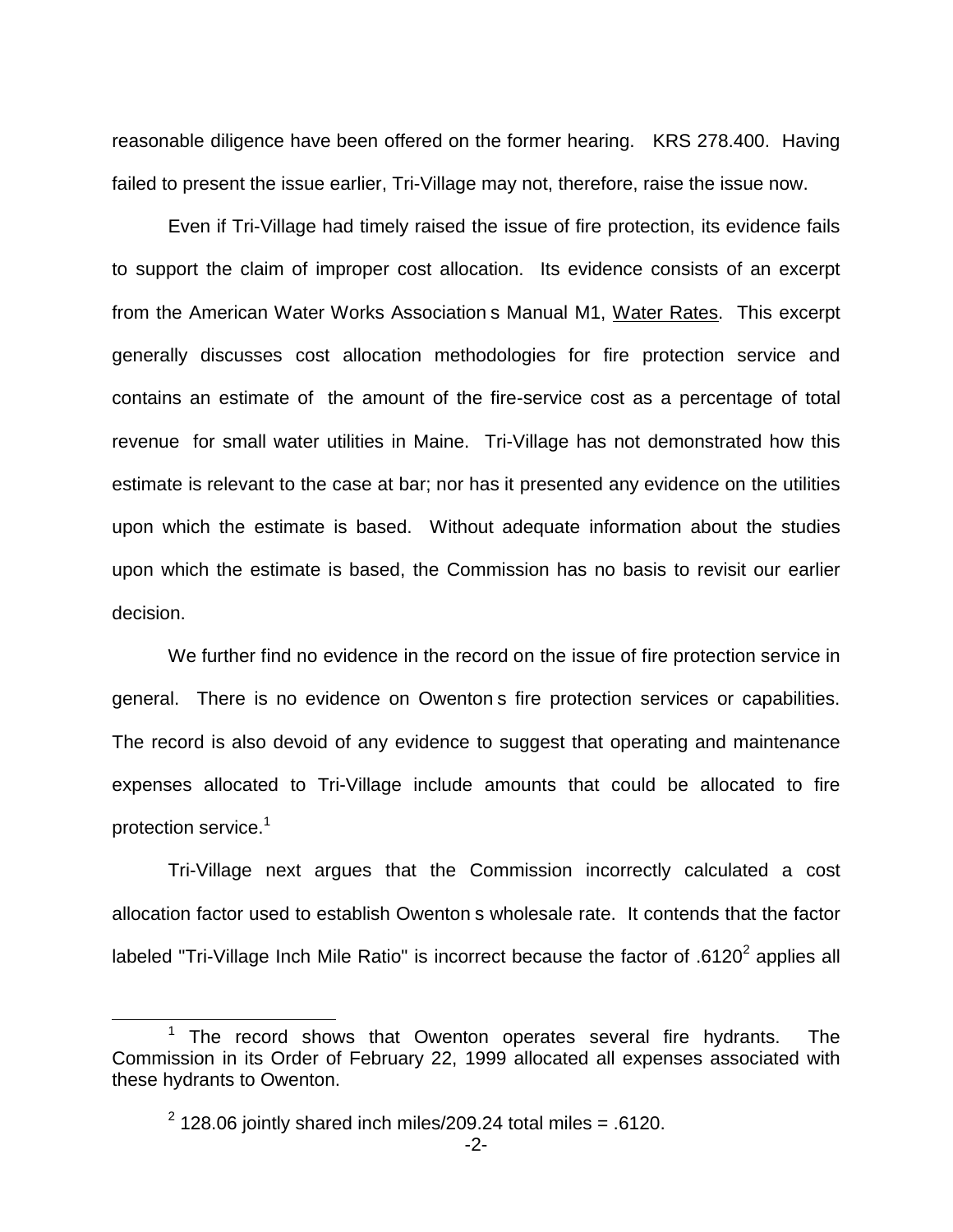shared lines to Tri-Village. Tri-Village contends that this factor should be multiplied by the ratio of Tri-Village water sales to total sales which would result in a factor of  $.3522<sup>3</sup>$ 

Tri-Village s argument is based upon an erroneous assumption about the Commission s cost allocation factors. Cost allocations were not, as Tri-Village suggests, based upon total system expense, but upon the allocation factors set forth in Owenton's cost-of-service study.<sup>4</sup> In the Order of February 22, 1999, the Commission identified Owenton s adjusted test year expenses and the portion allocated to Tri-Village.<sup>5</sup> We did not expressly identify any allocation factors, but stated that Owenton s cost-of-service study, with certain noted exceptions, should be accepted as the basis for establishing the wholesale rate.  $6\,$  To avoid further confusion, the complete breakdown of expenses is set forth in Appendix A to this Order.

The Commission finds no merit in Tri-Village s argument that a factor of .3522 should be used to allocate water production costs. In the Order of February 22, 1999, the Commission used the inch mile ratio to determine the water production multiplier for Tri-Village. This method allocates line loss and system plant use based on the amount of jointly used lines and is based on the premise that leak potential is directly proportional to pipe length and diameter. Owenton s cost-of-service study shows that Owenton must produce 1.3156 gallons of water to sell one gallon to its retail customers

 $3.6120 \times (103,772,000 \text{ sales to Tri-Village}/180,351,100 \text{ total sales}) = .3522.$ 

 $4$  See Owenton s Notice of Filing of January 4, 1999, City of Owenton Allocation of Water Treatment and Distribution Expenses.

<sup>5</sup> See Order of February 22, 1999, Appendix B, Sheet 3.

 $6$  Order of February 22, 1999 at 5.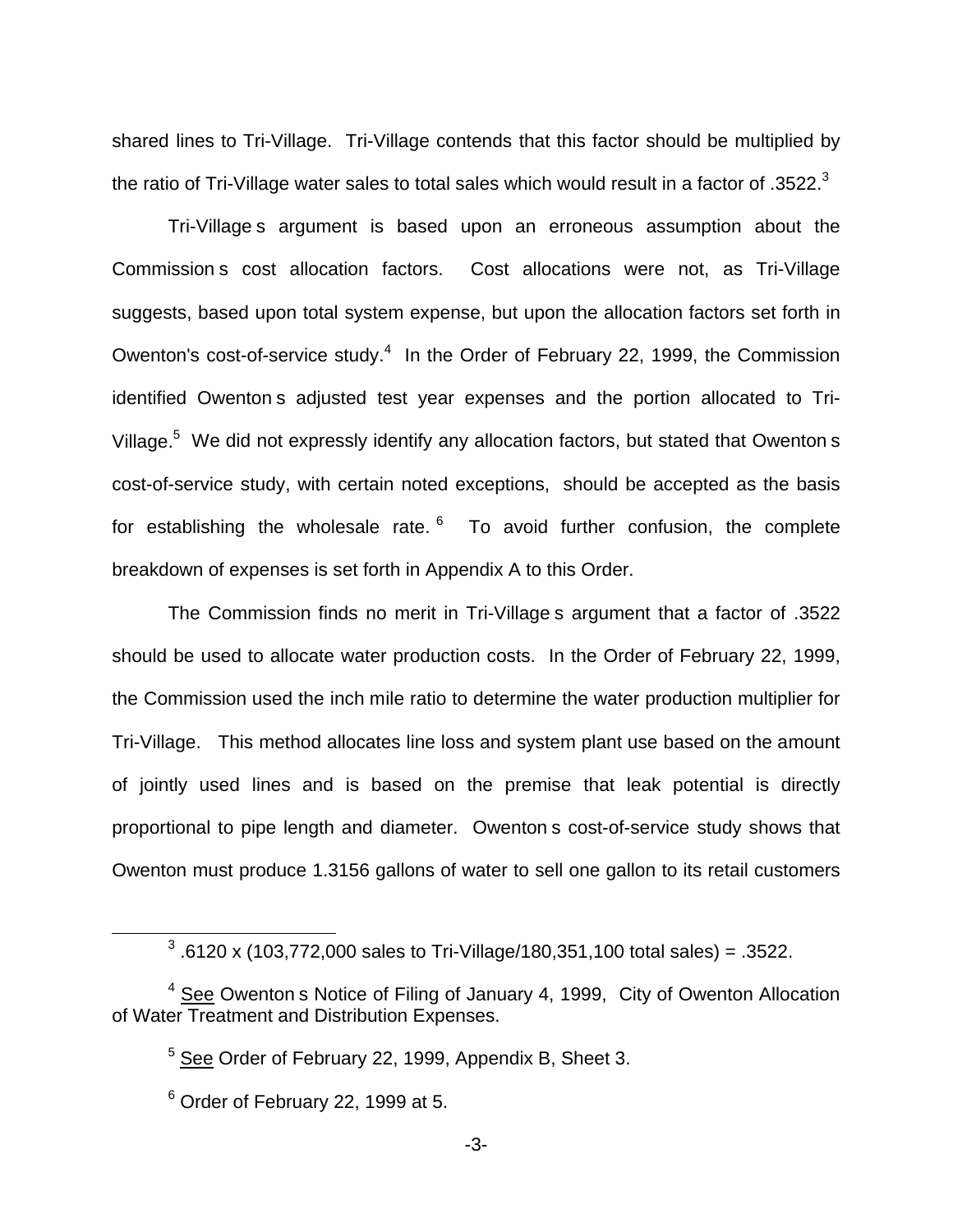and that it must produce 1.2228 gallons to sell one gallon to Tri-Village. The Commission then multiplied this water production ratio by the ratio of water sold to Tri-Village to total sales to obtain the water production factor of .5348.<sup>7</sup> This allocation method is generally accepted within the regulatory community. Tri-Village has failed to demonstrate that this methodology is inappropriate to the case at bar. Accordingly, the Commission denies Tri-Village s Motion for Rehearing on this issue.

Tri-Village next argues that the Commission erred in allocating both depreciation expense and debt service costs to Tri-Village. Such allocation, it argues, is tantamount to double dipping. <sup>8</sup> At a minimum, it argues, the Commission should require Owenton to deposit the funds designated as depreciation funds into a restricted account to be used only when authorized by Tri-Village to pay for its portion of future changes to shared facilities. To do otherwise, Tri-Village argues, will require the water district to pay for future rate increases for future facilities.

The Commission finds that rehearing on this issue should be denied on two grounds. Despite Tri-Village s characterization of the Commission s action, Kentucky law clearly requires the allocation of both debt service and depreciation expense to Tri-Village. The Commission is required by statute to treat depreciation as an operating expense to provide an adequate fund for renewals, replacement and reserves. Public Service Commission v. Dewitt Water District, Ky., 720 S.W.2d 725, 731 (1986). Debt

 $7$  (103,772,000 sales to Tri-Village/180,351,100 total sales) x (1.2228/1.3156) = .5348.

<sup>8</sup> Motion for Rehearing at 2.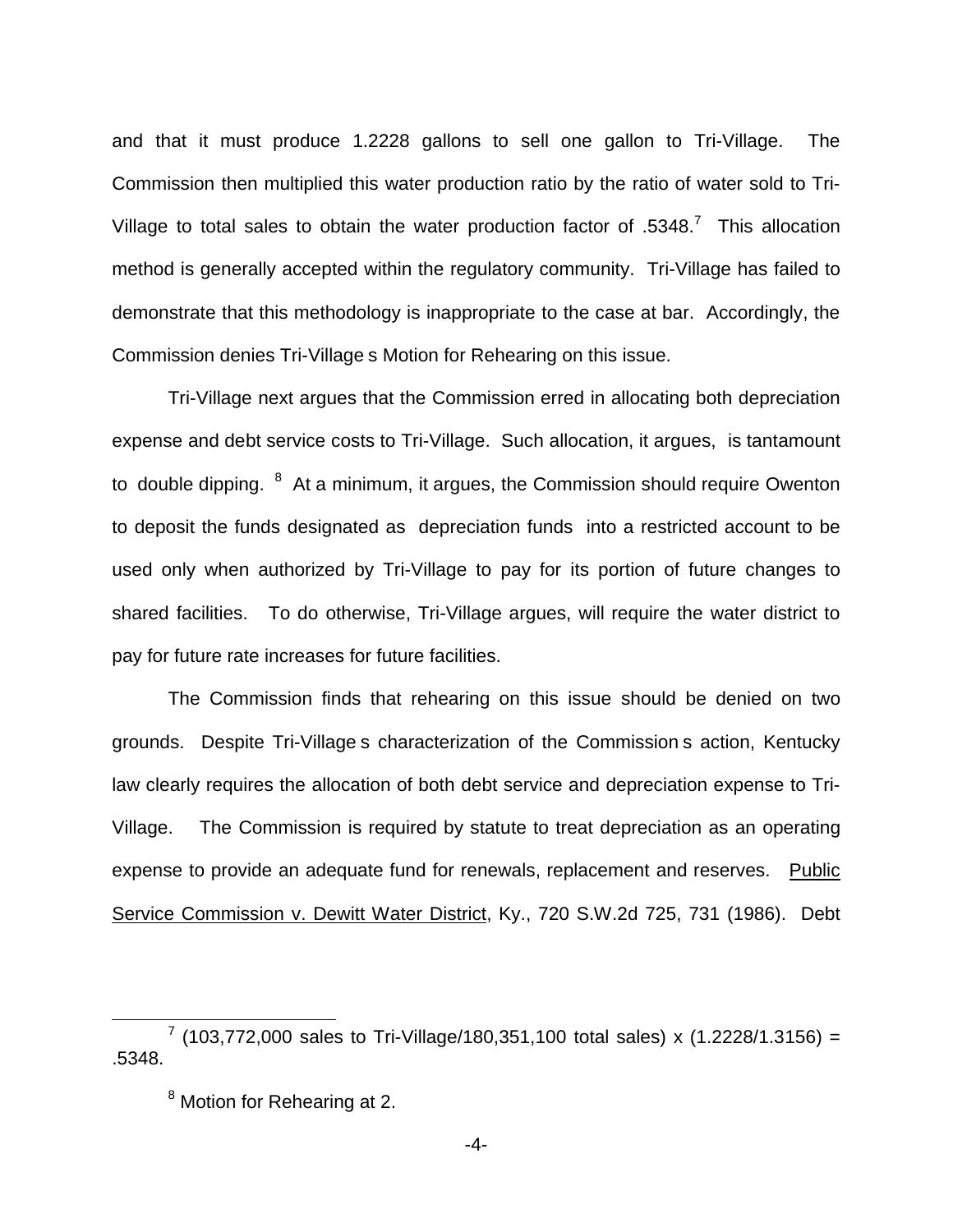service, moreover, represents the legitimate cost of capital used to provide water service to Tri-Village and its recovery is also required.

The practical effect of Tri-Village s proposal, moreover, is to create an ownership interest in Owenton s facilities. Long established legal precedent holds that such a result is impermissible. Customers pay for service, not for the property used to render it. Their payments are not contributions to depreciation or other operating expenses or to capital of the company. By paying bills for service they do not acquire any interest, legal or equitable, in the property used for their convenience or in the funds of the company. Board of Public Utility Commissioners v. New York Telephone Co., 271 U.S. 23, 32 (1926).

Tri-Village next takes exception to the Commission s allocation of a portion of Owenton s system line loss to the water district. It argues that, as Tri-Village has no control over Owenton s operation, restrictions should be placed upon the amount of line loss allocated. Without such restrictions, it argues, allocation of a portion of Owenton s line loss to Tri-Village reduces Owenton s incentive to take corrective measures. Accordingly, Tri-Village requests that the Commission limit Owenton s allowable line loss for rate-making purposes to 10 percent of total production.

The Commission notes that Tri-Village s requested relief is contrary to existing administrative regulations. Administrative Regulation 807 KAR 5:066, Section 6(3), currently provides:

> [F]or rate making purposes a utility's unaccounted-for water loss shall not exceed fifteen (15) percent of total water produced and purchased, excluding water used by a utility in its own operations. Upon application by a utility in a rate case filing or by separate filing, or upon motion by the commission, an alternative level of reasonable unaccounted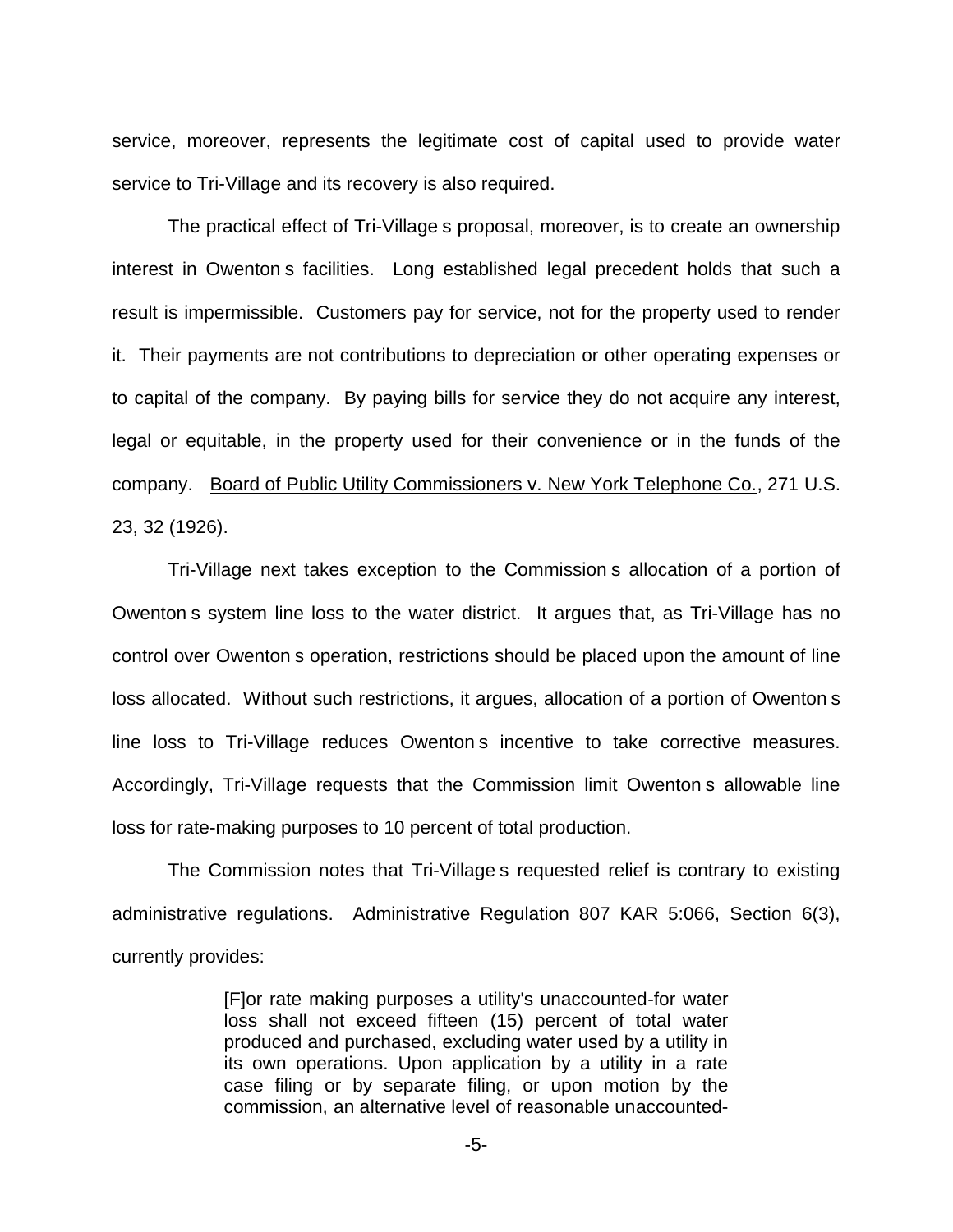for water loss may be established by the commission. A utility proposing an alternative level shall have the burden of demonstrating that the alternative level is more reasonable than the level prescribed in this section. $9$ 

Tri-Village s requested relief requires the Commission to treat municipal utilities, such as Owenton, more severely than it currently treats public utilities such as Tri-Village. Tri-Village offers no reason for such treatment. Accordingly, we deny the request for rehearing on this issue.

Finally, Tri-Village requests rehearing on the issue of rate case expenses. It contends that it did not have the opportunity to review and cross-examine Owenton s final expenses at hearing. Noting that Commission Staff requested Owenton s expenses at the hearing and that Tri-Village did not object to the request, Owenton contends that Tri-Village has waived its opportunity to examine these expenses.

The Commission finds that rehearing should be granted on the issue of rate case expense. The issue was not raised until the hearing in this matter. Commission Staff, not Owenton, initially raised the issue. While Tri-Village did not object to Commission Staff s request for such information, it did object to Owenton s last minute motion for rate case expense recovery.<sup>10</sup> While the Commission has routinely accepted posthearing submissions regarding rate case expense, such submissions usually consist of detailed invoices. In this case, Owenton submitted cursory invoices that fail to indicate

<sup>&</sup>lt;sup>9</sup> See also Lake Village Water Association, Inc., Case No. 89-075 (Jan. 29, 1990) at 5 ( It is a long-standing policy of the Commission . . . not to allow more than 15 percent for water loss for the purpose of determining allowable expense for rate-making. This policy is intended to serve as an incentive to promote efficient management. ).

 $10$  Owenton did not formally request recovery of its rate case expenses until January 25, 1999. Tri-Village subsequently filed written objections to that request on February 5, 1999.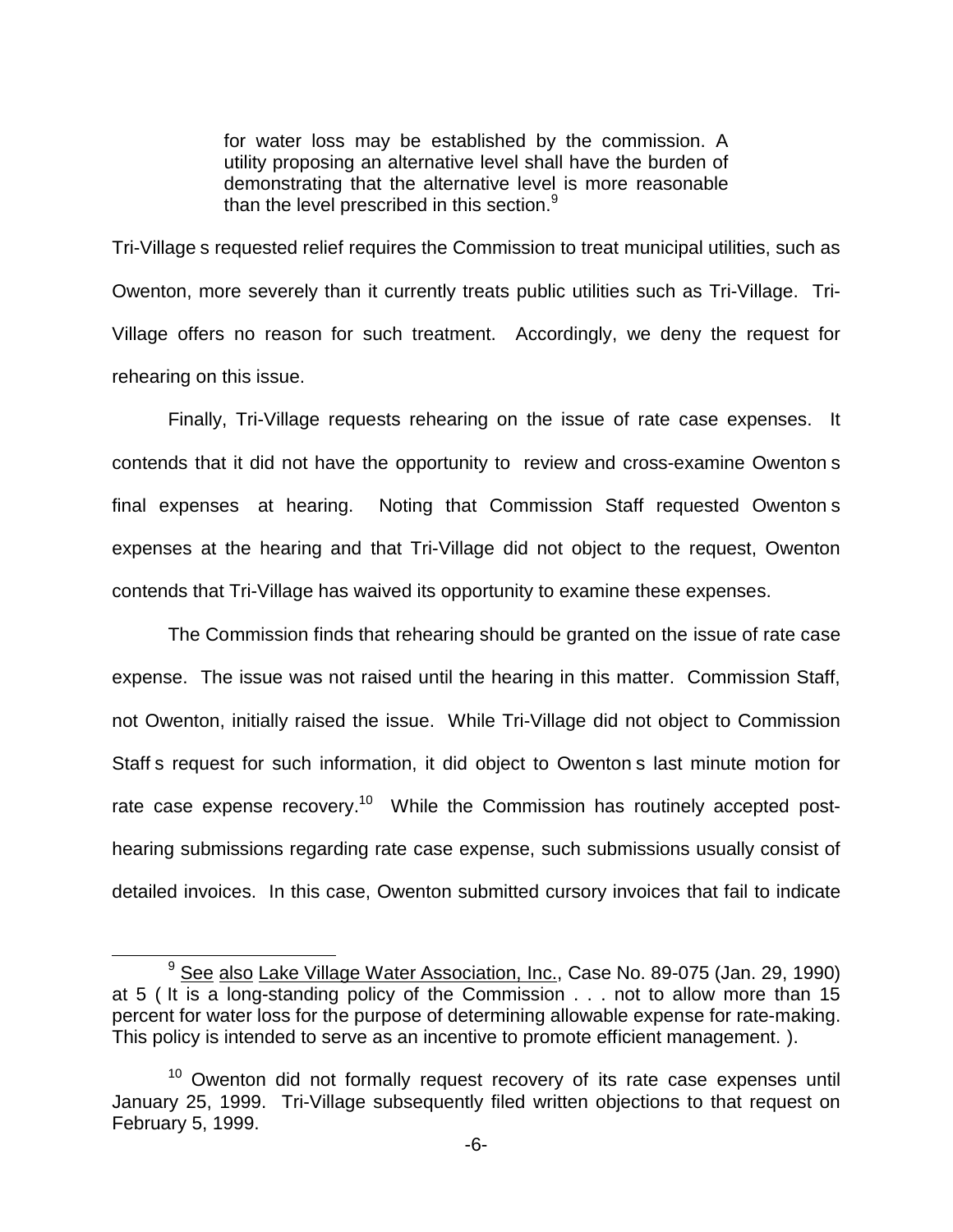the nature or amount of work performed. Given the lack of detail and the limited opportunity for review, we find that Tri-Village did not have a meaningful opportunity to address this issue and should be afforded such opportunity on rehearing.

Having considered the application for rehearing and response thereto and being otherwise sufficiently advised, the Commission HEREBY ORDERS that:

1. Tri-Village s application for rehearing on the issue of rate case expense is granted.

2. Tri-Village s application for rehearing on all other issues is denied.

3. Within 10 days of the date of this Order, Owenton shall file with the Commission and serve upon Tri-Village detailed invoices of its rate case expenses. These invoices shall, at a minimum, identify the services for which Owenton was billed, the hourly rate for such services, and the number of hours worked.

4. Within 20 days of the date of this Order, Tri-Village shall file with the Commission and serve upon Owenton written interrogatories and requests for production of documents. The subject matter of such requests shall be limited to Owenton s rate case expenses.

5. Within 40 days of the date of this Order, Owenton shall file with the Commission and serve upon Tri-Village its responses to written interrogatories and requests for production of documents.

6. Within 60 days of the date of this Order, each party shall file with the Commission a written brief on the issue of rate case expenses and the appropriate allocation of such expenses.

-7-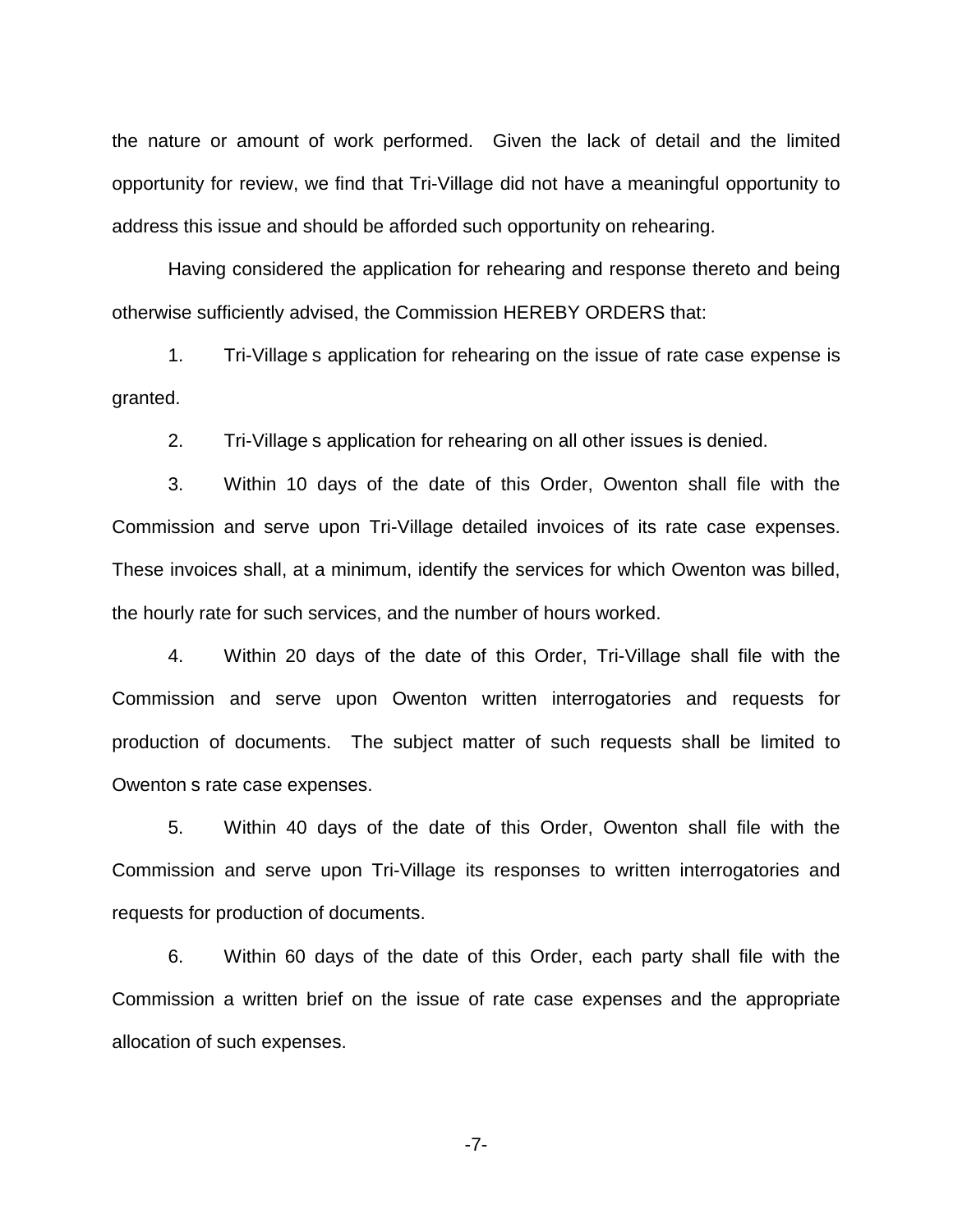7. Within 75 days of the date of this Order, each party may file a reply brief with the Commission addressing the arguments raised in the opposing party s brief. Done at Frankfort, Kentucky, this 5<sup>th</sup> day of April, 1999.

By the Commission

ATTEST:

Executive Director

\_\_\_\_\_\_\_\_\_\_\_\_\_\_\_\_\_\_\_\_\_\_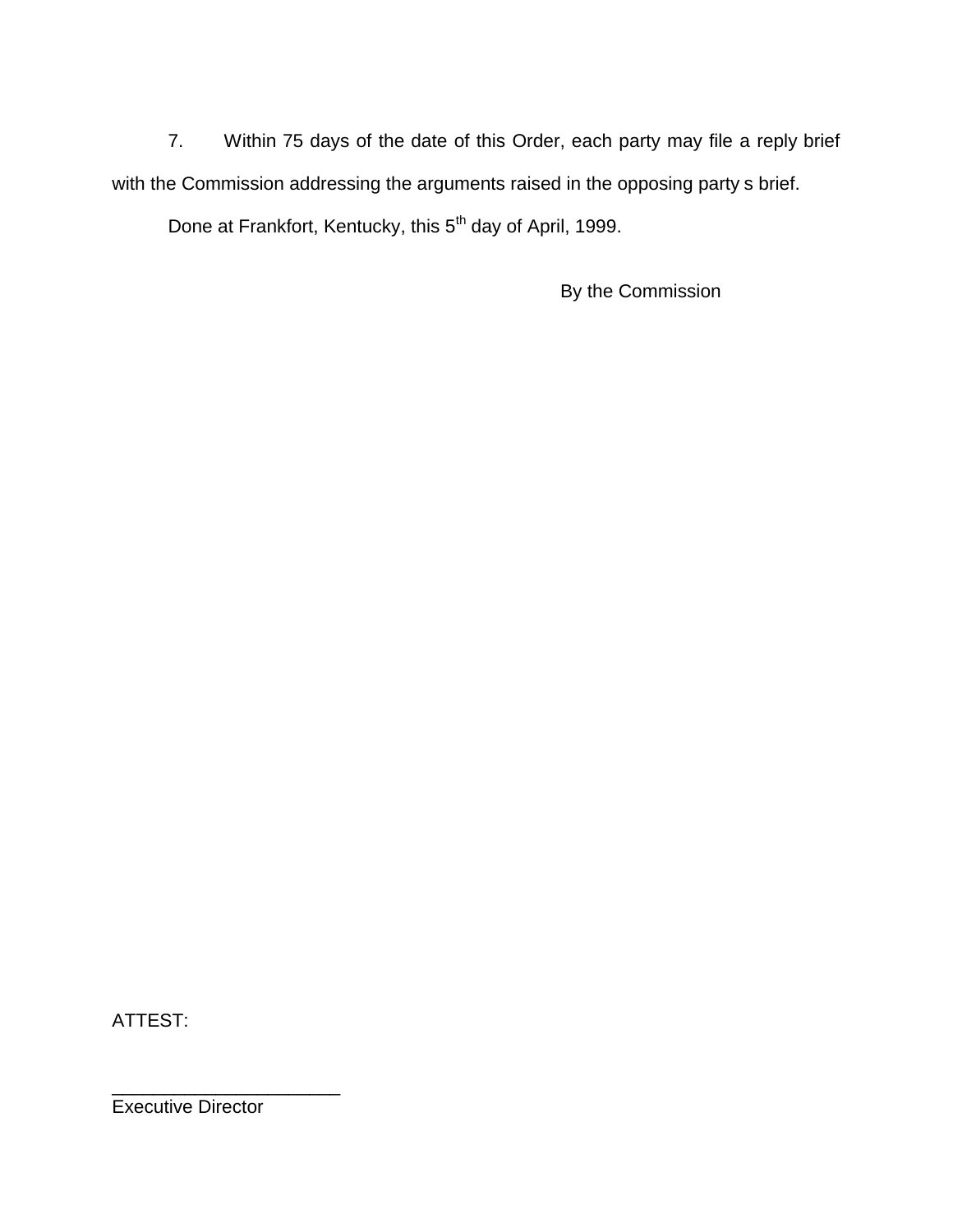# APPENDIX A

## AN APPENDIX TO AN ORDER OF THE KENTUCKY PUBLIC SERVICE COMMISSION IN CASE NO. 98-283 DATED APRIL 5, 1999